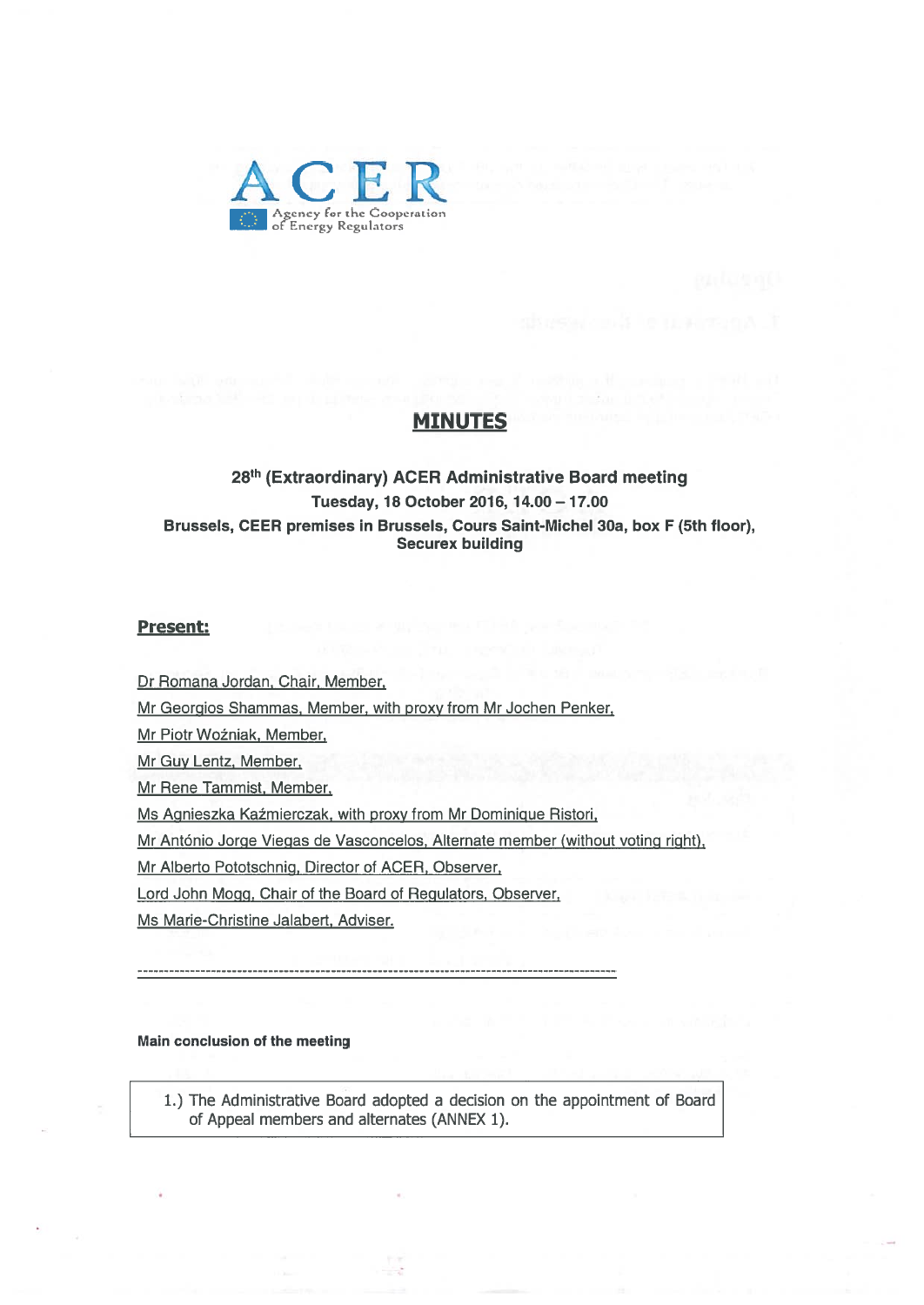2.) The Board was updated on the 2017 budgetary process concerning the Agency. The Chair expressed concern over the budgetary situation.

# **Opening**

## 1. Approval of the Agenda

The Director proposed the addition of two additional items - Work Programme 2018 and Staffing issues - to the agenda under AOB. The following agenda of the 28<sup>th</sup> (Extraordinary) ACER Administrative Board meeting was approved:



### 28<sup>th</sup> (Extraordinary) ACER Administrative Board meeting Tuesday, 18 October 2016, 14.00— 17.00 Brussels, CEER premises in Brussels, Cours Saint-Michel 30a, box <sup>F</sup> (5th floor), Securex building DRAFT AGENDA Vi

| <b>Agenda Topics</b> |                                                 | Accompanying documents                            | Rapporteur              |
|----------------------|-------------------------------------------------|---------------------------------------------------|-------------------------|
|                      | <b>Opening</b>                                  |                                                   |                         |
| 1.                   | Approval of the agenda                          | Doc 1 for approval                                | <b>AB Chair</b>         |
|                      | <b>General ACER work</b>                        |                                                   |                         |
| 2.                   | Appointment of BoA members                      | For decision<br>Doc 2.1, 2.2, 2.3 for information | <b>ACER</b><br>Director |
| 3.                   | Budgetary developments 2017                     | Oral update                                       | <b>ACER</b><br>Director |
| 4.                   | AOB: Work Programme 2018<br>and Staffing issues | <b>Oral Update</b>                                | <b>ACER</b><br>Director |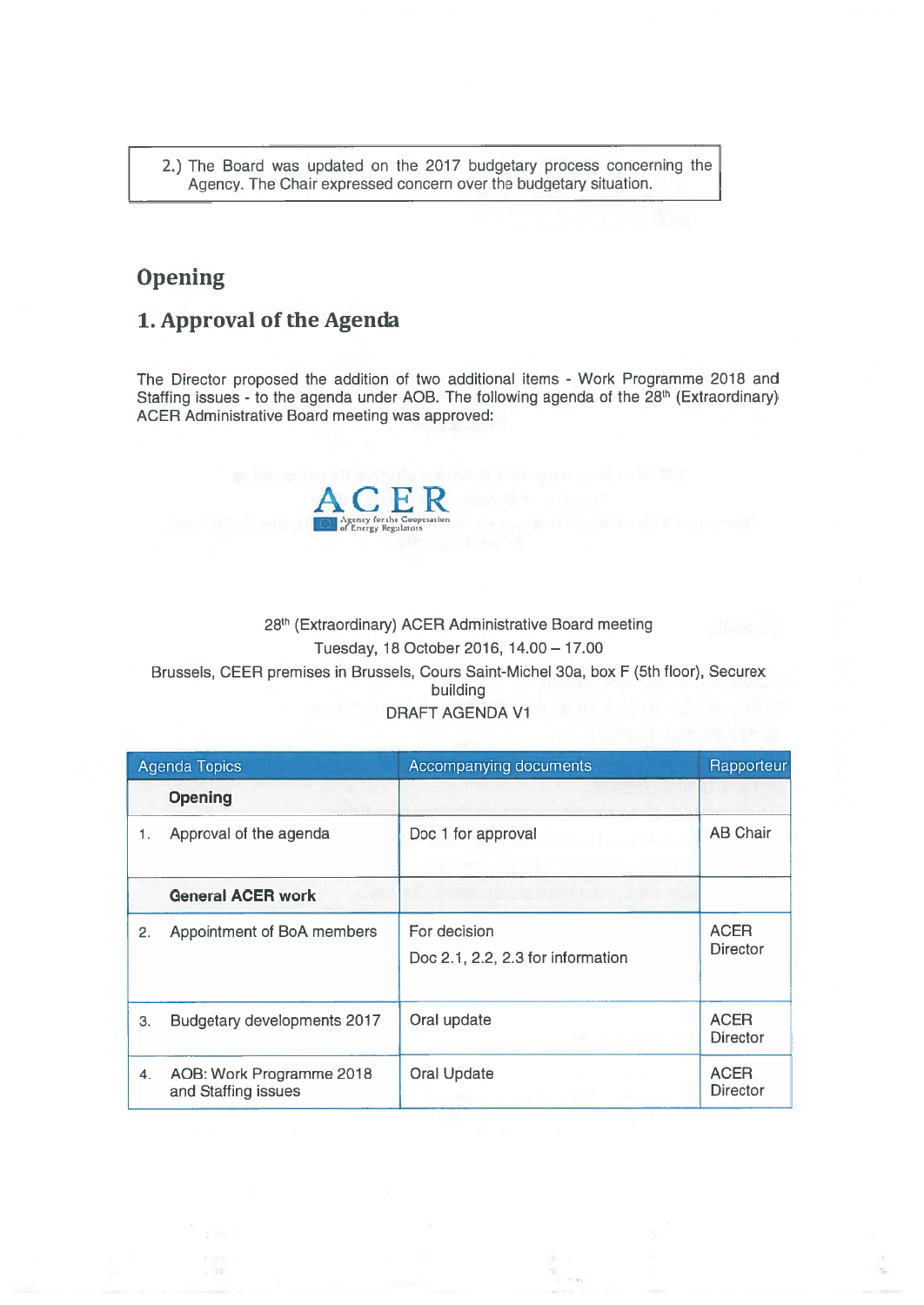# 2. Appointment of the Board of Appeal Members

The Chair recalled that the mandate of the previous Board of Appeal came to an end on <sup>22</sup> September. On <sup>27</sup> May <sup>2016</sup> the Commission, in accordance with Article <sup>18</sup> (2) of Regulation (EC) No 713/2009, adopted <sup>a</sup> proposal for the appointment of six members and six alternates of the BoA of the Agency for the Cooperation of Energy Regulators. On <sup>21</sup> July the BoA provided an opinion on the proposed list of candidates.

On <sup>9</sup> September the outgoing Chair of the Board of Appeal sent <sup>a</sup> letter to the AB Chair. The BoA also issued <sup>a</sup> press release, summarising its work during the 5-years mandate and thanked the Agency and the members for their work.

The AB's role is to adopt a decision on the formal appointment of the Board of Appeal<br>members and alternates, based on the proposal of the Commission. At its last meeting,<br>which took place on 22 September in Ljubljana, it Board of Appeal due to absence of the relevant background documents (CVs).

Lord Mogg, the BoR representative, welcomed the decision to hold the AB meeting at the CEER premises, which he was pleased to host. In his letter to the Chair on 21 July he underlined the main criteria on the basis of whic proposed list of BoA candidates. These criteria included: appropriate background of the markets; the need for certain continuity of the Board of Appeal's work; and to safeguard Board of Appeal's independence. He regretted that the CVs of the candidates were not available to the Board members for the September AB meeting.

The Commission appointed AB member agreed with the criteria presented by the BoR regarding the appropriate background (legal), the need to safeguard the independence of the Board of Appeal, the need for certain continuity of the Board of Appeal's work, and added the seniority criteria to this list.

She also underlined that, in appointing the members and alternates of the Board of Appeal, the Administrative Board, within the list of candidates proposed by the Commission, may deviate, when justified, from the Commissio appointed as members and which as alternates.

The voting took <sup>p</sup>lace. The final list was supported with <sup>7</sup> votes in favour and <sup>1</sup> abstention.

Conclusion: The Administrative Board adopted <sup>a</sup> decision on the appointment of Board of Appeal members and alternates (ANNEX 1).

# 3. Budgetary developments 2017

The Director provided an update on the <sup>2017</sup> budgetary developments, where the requested <sup>2017</sup> budget for the Agency, as communicated to the Commission through the Administrative Board decision 02/2016 on the estimate of revenue and expenditure and the establishment <sup>p</sup>lan, amounting to 19,114,138 EUR and <sup>102</sup> posts, has not been supported by the Commission. Instead, the Commission draft budget proposed 12,520,160 EUR and <sup>68</sup> posts,

— —

The Second Division

 $\sim 10000$  m  $^{-1}$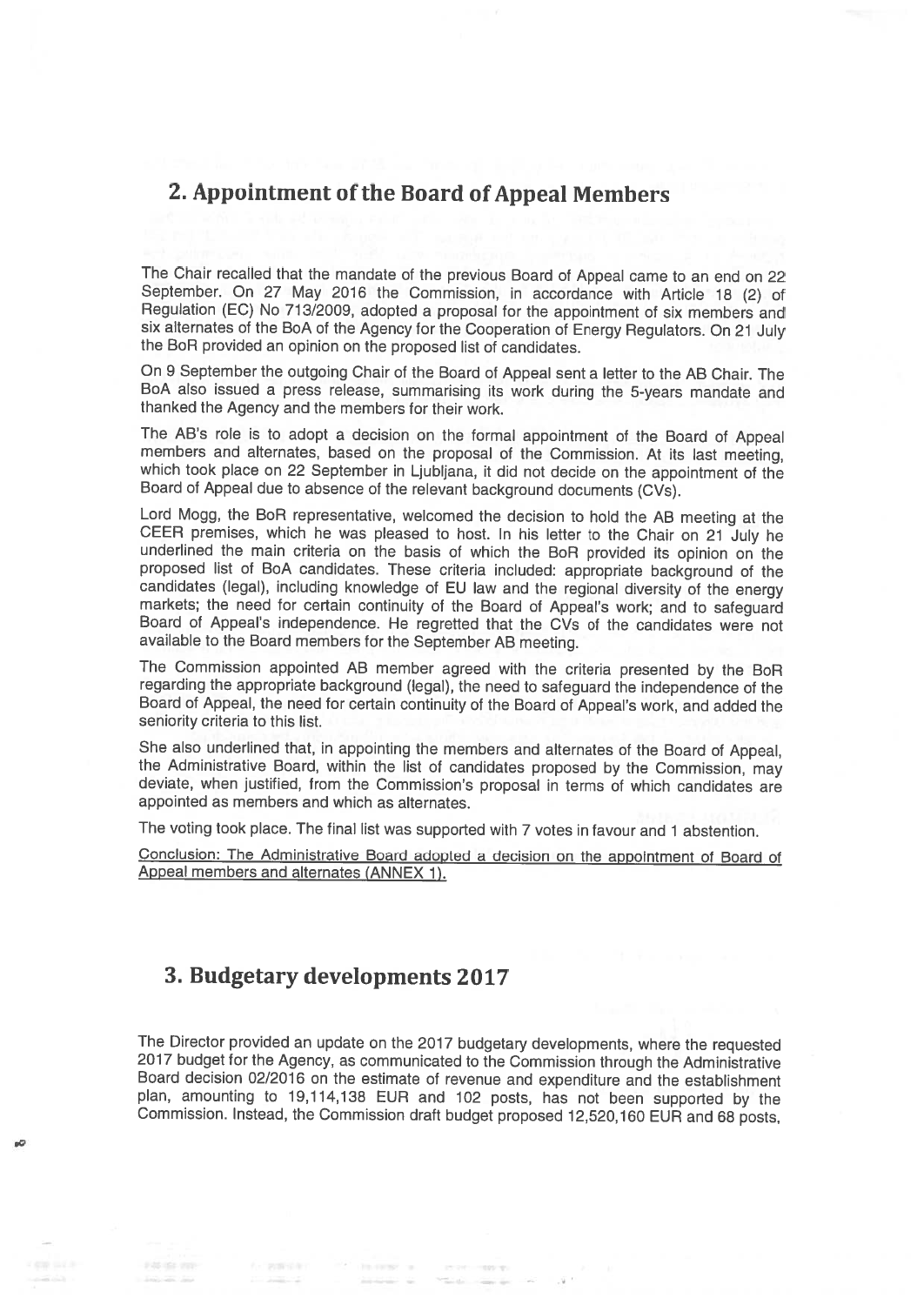which is 17.44% lower than the budget approve<sup>d</sup> for <sup>2016</sup> and one pos<sup>t</sup> cut from the establishment plan.

The budget reduction and the cut of one pos<sup>t</sup> have been agree<sup>d</sup> by the Council in their position towards the <sup>2017</sup> budget for the Agency. The Agency has filed (through the EU Network of Agencies) <sup>a</sup> budgetary amendment with MEP Jens Geier requesting the reinstatement of the one pos<sup>t</sup> as the Agency has already achieved the 5% cut by 2016. No other amendments were propose<sup>d</sup> by the European Parliament, even though the ITRE Committee Chair, Mr Buzek, sent <sup>a</sup> strong supporting letter to the Commission. The amendment on the reinstatement of one pos<sup>t</sup> was supported by the BUDG committee on 28 September.

The Director summarised that in <sup>2017</sup> the Agency will still be short of <sup>33</sup> posts, which will lead to deprioritisation of its work in the form of <sup>a</sup> revised Work Programme 2017.

Conclusion: The Board was updated on the <sup>2017</sup> budgetary process concerning the Agency. The Chair expresse<sup>d</sup> concern over the budgetary situation.

### AOB

### 2018 Work programme

In preparing the <sup>2018</sup> Single Programming Document, it was propose<sup>d</sup> that ACER takes <sup>a</sup> new approac<sup>h</sup> regarding the budget and Work Programme preparations, <sup>g</sup>iven the resources constraints.

Lord Mogg, the BoR representative, presented his persona<sup>l</sup> note, proposing that the AB, BoR and the Director take <sup>a</sup> fresh look on the Work Programme and budget preparations and the overall strategy of the Agency. The note was circulated to AB members for comments.

### Staffing issues

The Board was updated on the Agency's staffing issues.

Done at Ljubljana on 15 December 2016.

For the Administrative Board: SIGNED

Dr. Romana Johdan Chairman of the Administrative Board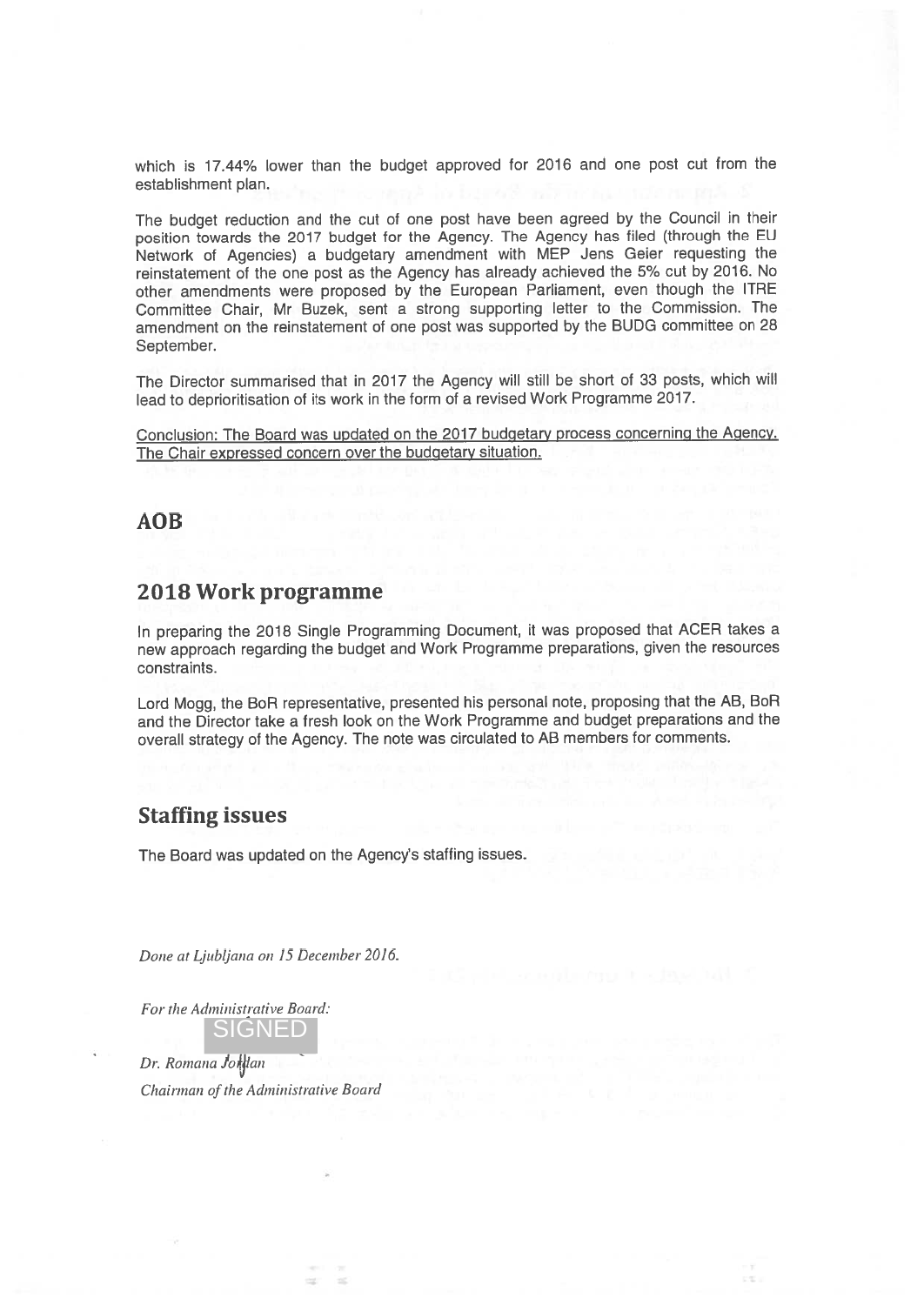#### ANNEX 1

#### DECISION AB <sup>n</sup>° 18/2016

# OF THE ADMINISTRATIVE BOARD Of THE AGENCY FOR THE COOPERATION OF ENERGY REGULATORS

#### of 18 October 2016

# on the appointment of the members and alternates of the Board of Appeal of the Agency for the Cooperation of Energy Regulators

THE ADMINISTRATIVE BOARD OF THE AGENCY FOR THE COOPERATION OF ENERGY REGULATORS,

Having regard to Regulation (EC) No 713/2009 of the European Parliament and of the Council of 13 July 2009 establishing an Agency for the Cooperation of Energy Regulators<sup>1</sup> and, in particular, Article 18 thereof,

#### Whereas:

- (1) Pursuant to Article 18(1) of Regulation (EC) No 713/2009, the Board of Appeal shall comprise six members and six alternates selected from among current or former senior staff of the national regulatory authorities, competition authorities or other national or Community institutions with relevant experience in the energy sector.
- (2) Pursuant to Article 18(2) of Regulation (EC) No 713/2009, the members of the Board of Appeal shall be formally appointed by the Administrative Board, on <sup>a</sup> proposal from the Commission, following <sup>a</sup> public call for expression of interest, and after consultation of the Board of Regulators.

 $\circ$ .

1 OJ L211, 14.8.2009, p.1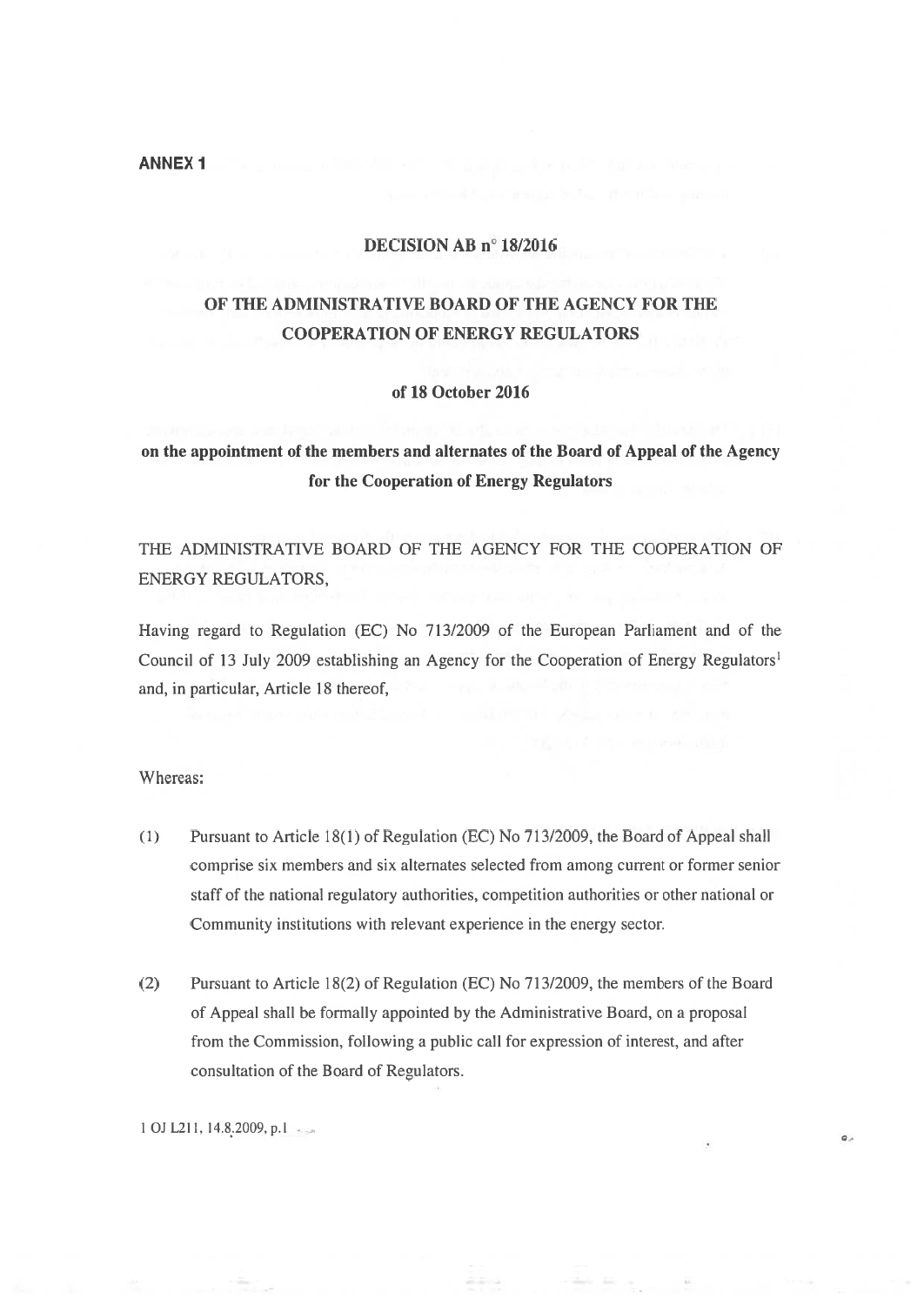- (3) Pursuant to Article 18(3) of Regulation (EC) No 713/2009, the term of office of the members of the Board of Appeal shall be five years.
- (4) The European Commission published <sup>a</sup> call for expression of interest on 19 January 2016. After duly assessing the applications, the Commission submitted its proposa<sup>l</sup> for members and alternates of the Board of Appeal, laid down in Commission Decision C(2016) 3102 on 30 May 2016, to the Board of Regulators for consultation as well as to the Administrative Board for appointment.
- (5) The Board of Regulators discussed the EC proposal and the shortlisted applications in its 58th Meeting held on 13 July 2016 and submitted its opinion on <sup>21</sup> July 2016 to the Administrative Board.
- (6) When appointing the Members and Alternates of the Board of Appeal, the Administrative Board took into consideration the level of experience in the energy sector, including previous work on regulatory issues, the geographical balance of the candidates and an appropriate mix of relevant academic and professional backgrounds (technical, economical, legal). The Administrative Board also aimed to ensure <sup>a</sup> degree of continuity in the Board of Appeal membership and thus renewed the mandates of some members of the Board of Appeal in line with Article 18(3) of Regulation (EC) No 713/2009,

### HAS ADOPTED THIS DECISION: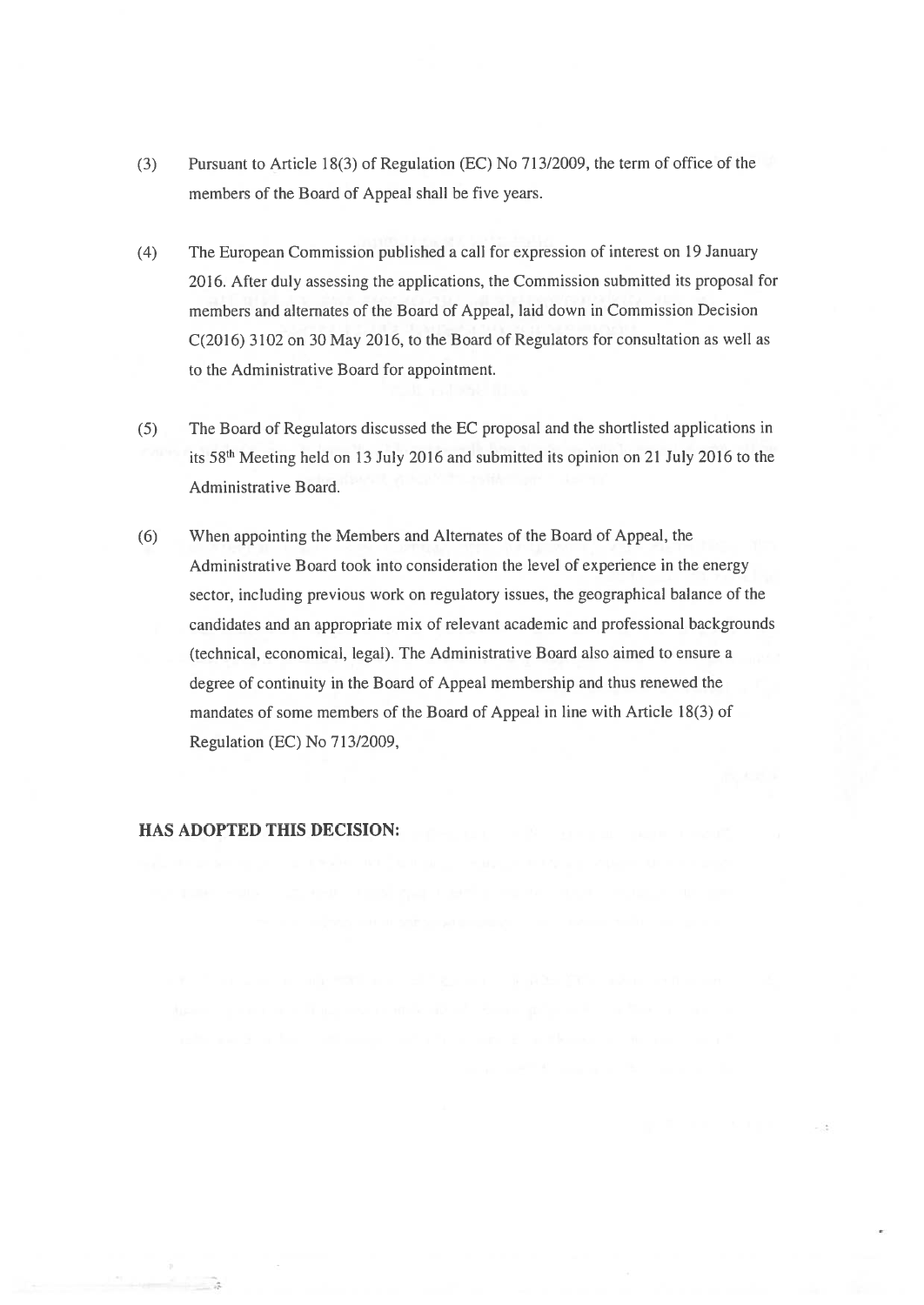#### Article 1

The Administrative Board appoints as Members of the Board of Appeal (in alphabetical order):

- a) Mr Walter Boltz,
- b) Mrs Yvonne fredriksson,
- c) Mr Jean-Yves Ollier,
- d) Mr Andris Piebaigs,
- e) Mr Mariusz Swora,
- f) Mr Michael Thomadakis.

#### Article 2

The Administrative Board appoints as Alternates of the Board of Appeal:

- a) Mr Viorel Alicus,
- b) Mr Miltos Aslanoglou,
- c) Mr Mariano Bacigalupo Saggese,
- d) Mrs Nadia Horstmann,
- e) Mr Erik Rakhou,
- f) Mr Dominique Woitrin.

#### Article 3

The term of the office of the Members and the Alternates is five years from the entry into force of this Decision.

#### Article 4

The Administrative Board gives mandate to the Registrar of the Board of Appeal to inform the appointed Members and Alternates of their appointment and to convene the first meeting of the new Board of Appeal in order to designate its Chairman and Vice-Chairman.